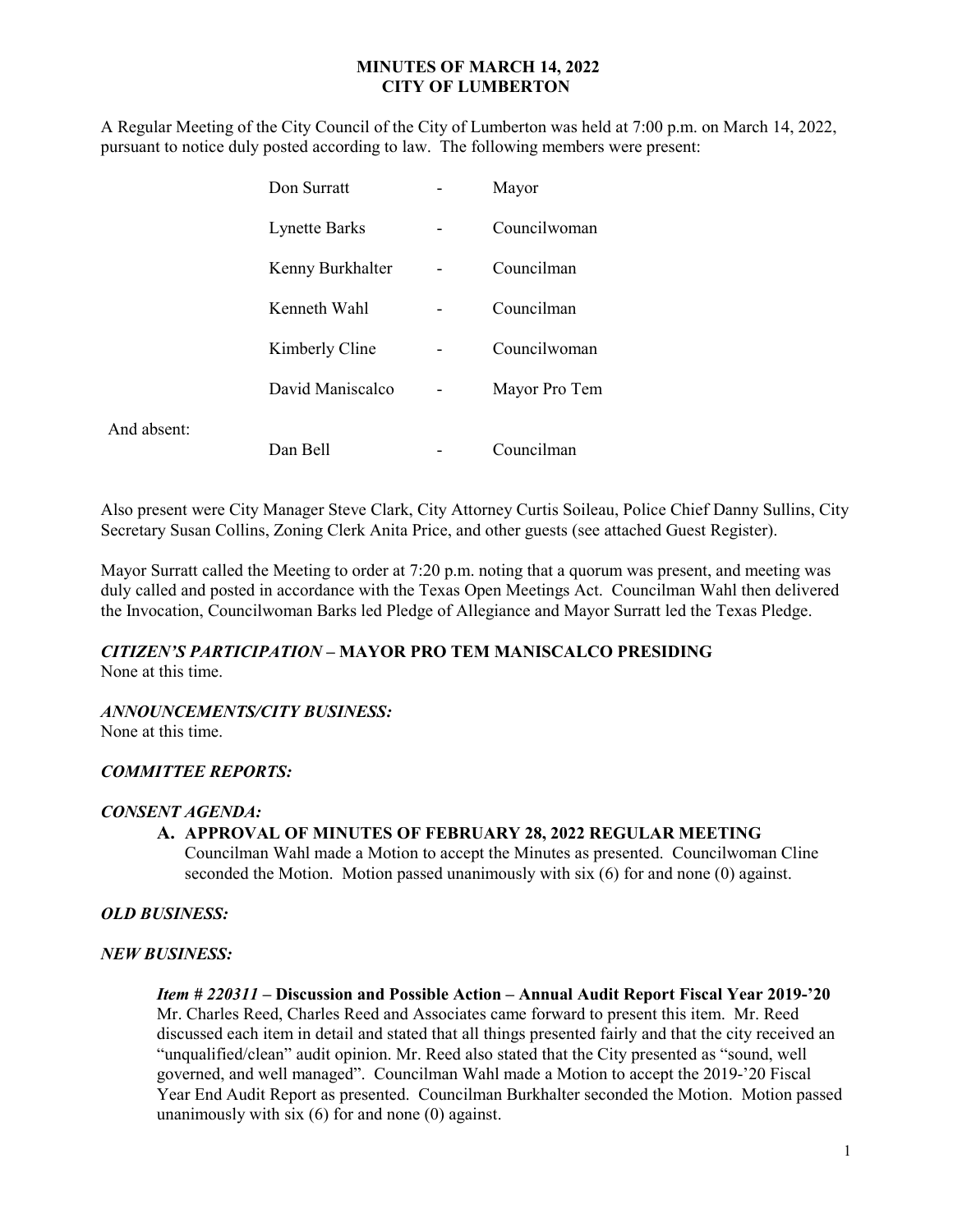Item # 220312 – Discuss and Possible Action – Zoning Commission Recommendation – Zone change request submitted by Tim Rushing, on behalf of Wayne and Shannon McDaniel, to rezone their property past the 250' C-2 zone line from R-1 (Residential Single-Family Dwelling District) to C-2 (Community Business District). The property is located at 770 FM 421, Abstract 1, in the Francisco Arriola League, P# 1-2-A1, Lumberton, Hardin County, Texas

 Councilman Wahl made a Motion to accept the Zoning Commission recommendation and approve the Zone change at 770 FM 421 as presented. Councilwoman Cline seconded the Motion. Motion passed unanimously with six (6) for and none (0) against.

Item # 220313 – Discussion and Possible Action – Zoning Commission Recommendation – Variance request submitted by Tim Rushing, on behalf of Wayne and Shannon McDaniel, to encroach upon their north, east and west side building setback lines to within 10' of the property line, to pour concrete for a commercial driveway and parking only. The property is located at 770 FM 421, Abstract 1, in the E Arriola Survey, P# 1-2-A1, Lumberton, Hardin County, Texas

Councilman Burkhalter made a Motion to accept the Zoning Commission recommendation and approve the variance request at 770 FM 421 as presented. Councilwoman Barks seconded the Motion. Motion passed unanimously with six (6) for and none (0) against.

Item # 220314 – Discussion and Possible Action – Zoning Commission Recommendation – Variance request submitted by Tim Rushing, on behalf of Wayne and Shannon McDaniel, to drain their property to the detention pond located behind the rear property line. The property is located at 770 FM 421, Abstract 1, in the E Arriola Survey, P# 1-2-A1, Lumberton, Hardin County, Texas

 City Attorney, Curtis Soileau advised that this will be a Commercial subdivision requiring Plat approval prior to construction. When submitted for approval, the plat will contain detailed information including the lots; street location; and drainage calculations along with any necessary variance request(s). After further discussion and considering that there are no specific plans available at this time, Councilman Wahl made a Motion to Table this item until specific plans and drainage calculations are available. Councilwoman Cline seconded the Motion. Motion passed unanimously with six (6) for and none (0) against.

Item # 220315 – Discussion and Possible Action – Zoning Commission Recommendation – Request submitted by Whiteley Oliver, LLC, on behalf of Greentree Enterprises, LP to replat Lot 1 Block 1, Soaring Dove Place, Vol. 4, Pg 248 & 249 PRHC, Abstract No. 2, in the Francisco Arriola League, Lumberton, Hardin County, Texas

 Councilman Burkhalter made a Motion to accept the Zoning Commission recommendation and approve the replat of Lot 1 Block 1, Soaring Dove Place as presented. Mayor Pro Tem Maniscalco seconded the Motion. Motion passed unanimously with six (6) for and none (0) against.

Item # 220316 – Discussion and Possible Action – Zoning Commission Recommendation – Variance request submitted by Wesley Maxey to drain the rear portion of his lot to the back of the property, due to the drop off to the Village Creek Basin. The property is located at 1129 Alma Drive, Abstract 14, in the Elisha Duncan Survey, P# 14-20-B HCAD# 10344, l# 2017-71915 02/10/2017, Lumberton, Hardin County, Texas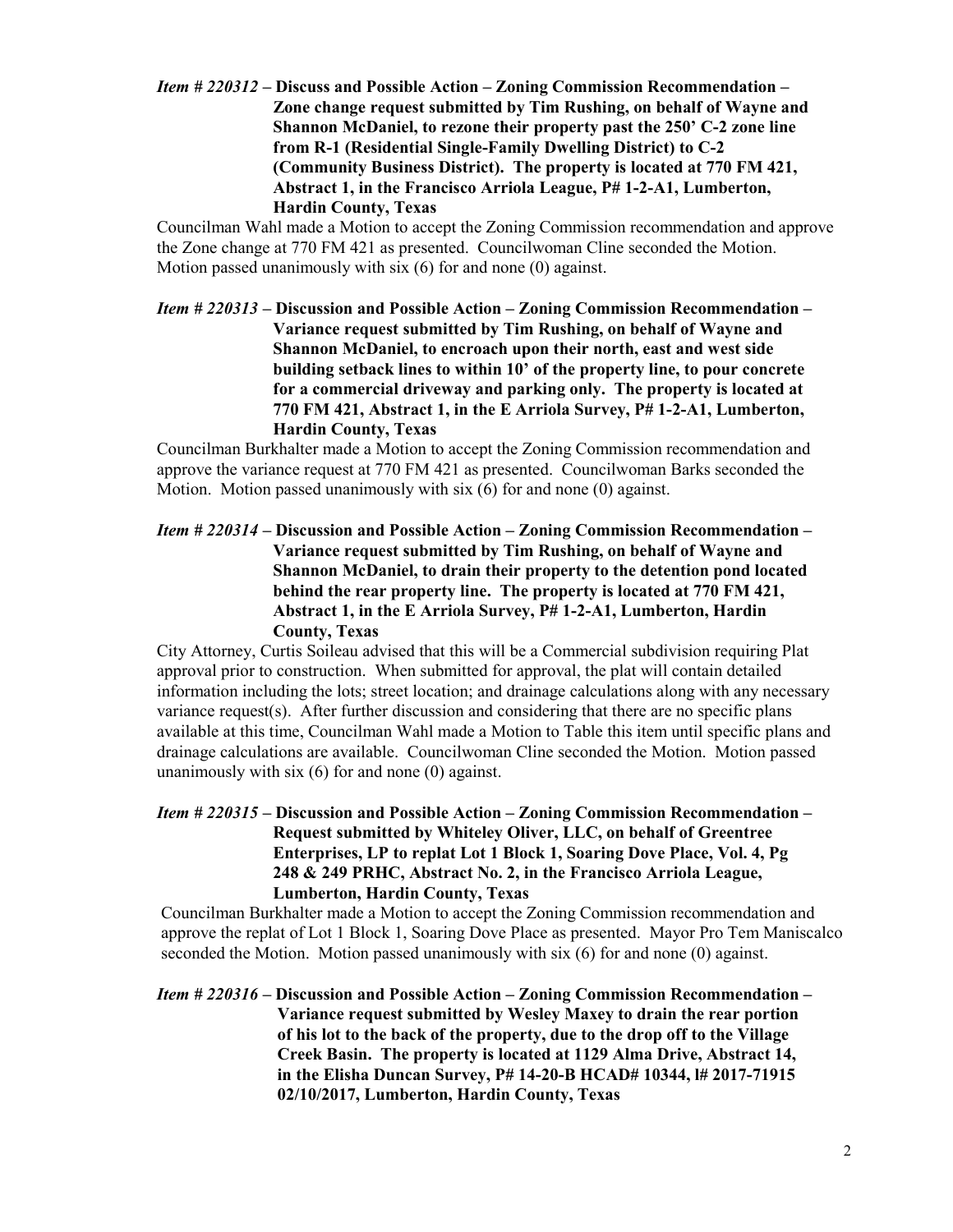Councilman Wahl made a Motion to accept the Zoning Commission recommendation to allow property at 1129 Alma Drive to drain to the rear as presented. Councilwoman Cline seconded the Motion. Motion passed unanimously with six (6) for and none (0) against.

## Item # 220317 – Discussion and Possible Action – Zoning Commission Recommendation – Variance request submitted by Wesley Maxey to pour an asphalt driveway instead of concrete. The property is located at 1129 Alma

Drive,

### Abstract 14, in the Elisha Duncan Survey, P# 14-20-B HCAD # 10344, l# 2017-71915 02/10/2017, Lumberton, Hardin County, Texas.

 Councilman Wahl made a Motion to accept the Zoning Commission recommendation and DENY the request as submitted. Councilwoman Cline seconded the Motion. Motion passed with five (5) for and Mayor Pro Tem Maniscalco voting against.

Item # 220318 – Discussion and Possible Action – Zoning Commission Recommendation – Variance request submitted by Hardy and Susan Hargrove to encroach upon the west side building setback line, to within 7.5' of the property line, to build a 20 x 30 accessory building. The property is located at 7619 Sir Kevin, Lot 14, Block 10, Boykin Place, Unit 5, Abstract 53, in the S K VanMeter Survey, P# BOY-PL-10-14, l# 1779/933 07/08/2010, Lumberton, Hardin County, Texas.

 Mayor Pro Tem Maniscalco made a Motion to accept the Zoning Commission recommendation and approve the variance request at 7619 Sir Kevin as presented. Councilwoman Cline seconded the Motion. Motion passed unanimously with six (6) for and none (0) against.

Item # 220319 – Discussion and Possible Action – Zoning Commission Recommendation – Zone change request submitted by LaScott Skinner, on behalf of Arfeen Properties, to rezone this property from C-1 (Neighborhood Business District) and C-2 (Community Business District) to entirely C-2. The property is located at 344 S Main Street, Abstract 53, S K Van Meter League, P# 53-63, Tract 128, l# 2016-62747 02/25/2016, Lumberton, Hardin County, Texas

Mayor Pro Tem Maniscalco made a Motion to accept the Zoning Commission recommendation and approve the zone change at 344 South Main Street as presented. Councilman Wahl seconded the Motion. Motion passed unanimously with six (6) for and none (0) against.

Item # 2203110 – Discussion and Possible Action – Zoning Commission Recommendation – Request submitted by LaScott Skinner, on behalf of Arfeen Properties, for a Specific Use Permit for an education facility at this location. The property is located at 344 S Main Street, Abstract 53, S K Van Meter League, P# 53-63, Tract 128, l# 2016-62747 02/25/2016, Lumberton, Hardin County, Texas

 Mayor Pro Tem Maniscalco made a Motion to accept the Zoning Commission recommendation and approve the Specific Use Permit at 344 South Main Street as presented. Councilwoman Cline seconded the Motion. Motion passed unanimously with six (6) for and none (0) against.

## MONTHLY REPORTS:

 Reports from the Police Department and Library were review and discussed at this time. City Secretary, Susan Collins advised Council that the monthly report from the Permit Department will be submitted at the next meeting.

## MAYOR'S REPORT: